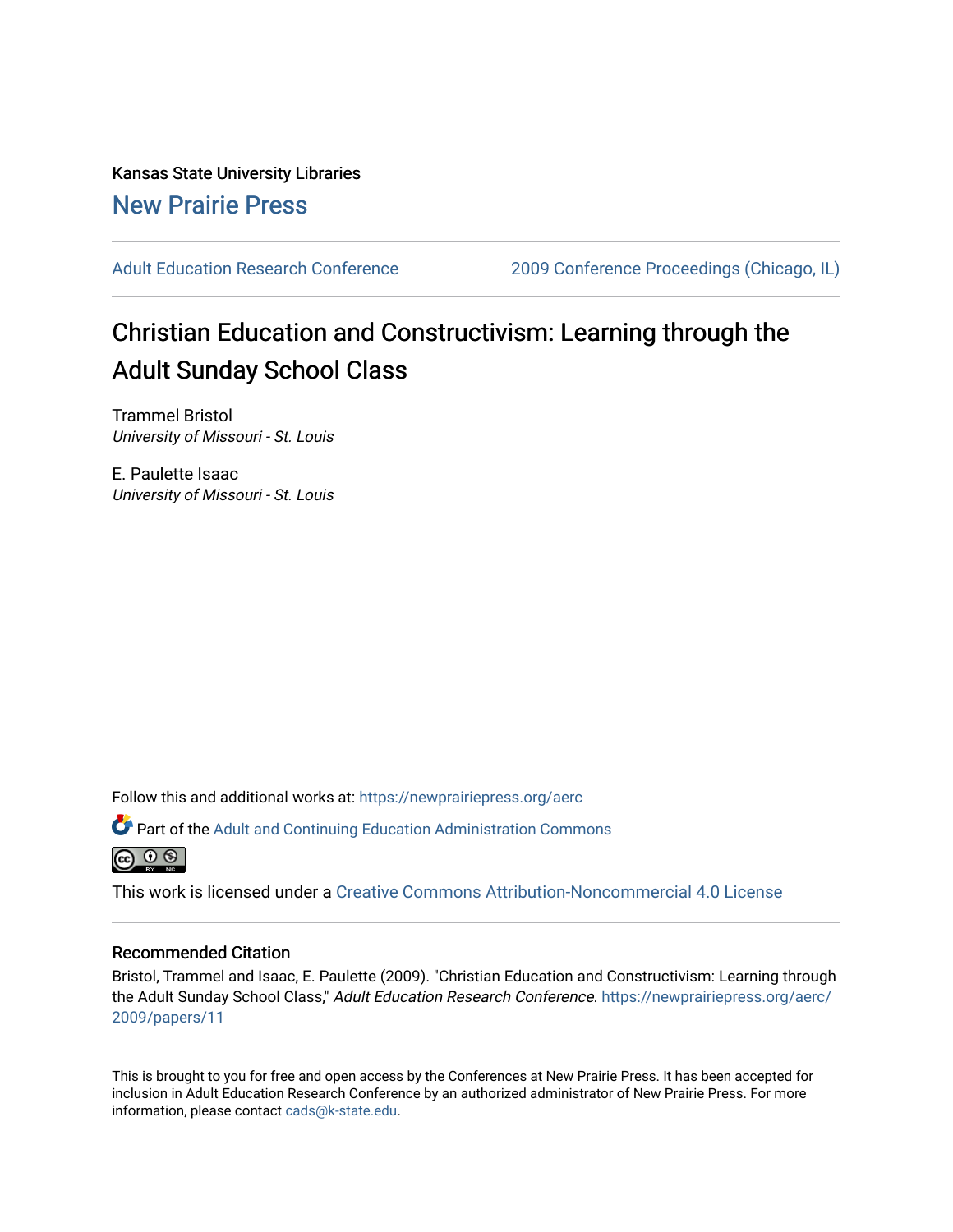## **Christian Education and Constructivism: Learning through the Adult Sunday School Class**

Trammel Bristol E. Paulette Isaac, University of Missouri – St. Louis

**Abstract:** Religious education has been the foundation of the Christian church. Sunday school has been an integral part of the teachings in the Christian church. However, little research exists, which examines adults' learning in Sunday school classes. In this paper, we use the constructivist learning theory as a framework to examine learning experiences of adults in Sunday school.

## **Introduction**

Christian education can encompass a variety of topics. Commonly, Sunday school and Bible study serve as the foundation for Christian education. Although research exists on Christian and religious education, our review of the literature found no studies which explored Sunday school learning from the context of constructivism. The purpose of this study was to examine African Americans' learning experiences in an adult Sunday school class.

## **Christian Education and Sunday School**

Historically, Christian education has been a source of religious development in the Christian church. Christian churches are often affiliated with a larger religious body—a denomination. Elias (1993) reported, "Religious bodies are organizations with goals and purposes of providing personal growth, interpersonal support and fellowship, and societal improvement and change (p. 177). Academically, the term Christian education was a "label for writing and speaking about religious education for those who proposed a more theologically oriented religious education" (Elias, 2002, p. 172). As for the purpose of Christian education, White (2004) states it "is to make disciples or learners of all ages" (p. 4). She further explains, from an African American perspective, the purpose is to "correct history" and empower people and help them flourish by providing "honest dialogue and relevant teaching" (p. 4). Undoubtedly, Christian education has expanded from its early beginnings. For African Americans, Christian education has not only been useful for spiritual growth, but as a means to address societal injustices.

As part of their mission to assist followers of Jesus Christ in their development, Christian churches provide some form of religious education. Commonly, educational programming in the church falls under the auspices of a Christian education department. Often a Director of Religious/Christian Education oversees the entire educational programming in the church, or in some instances, an entire denomination. The Christian Methodist Episcopal Church (n.d.), an African American denomination, has a department of Christian Education whose primary goal is to "make disciples through events that form and transform" (para. 1). The Congress of Christian Education of the National Baptist Convention USA (2009), another African American denomination, edifies its "students with Biblical truths, creative ideas, and practical solutions to the dilemmas that confront our world" (para. 1).

The extent of educational programming varies from church to church. There are several factors that impact adult education in the church. Within the African American church, they include the church's history and tradition, internal and external influences, church leader, and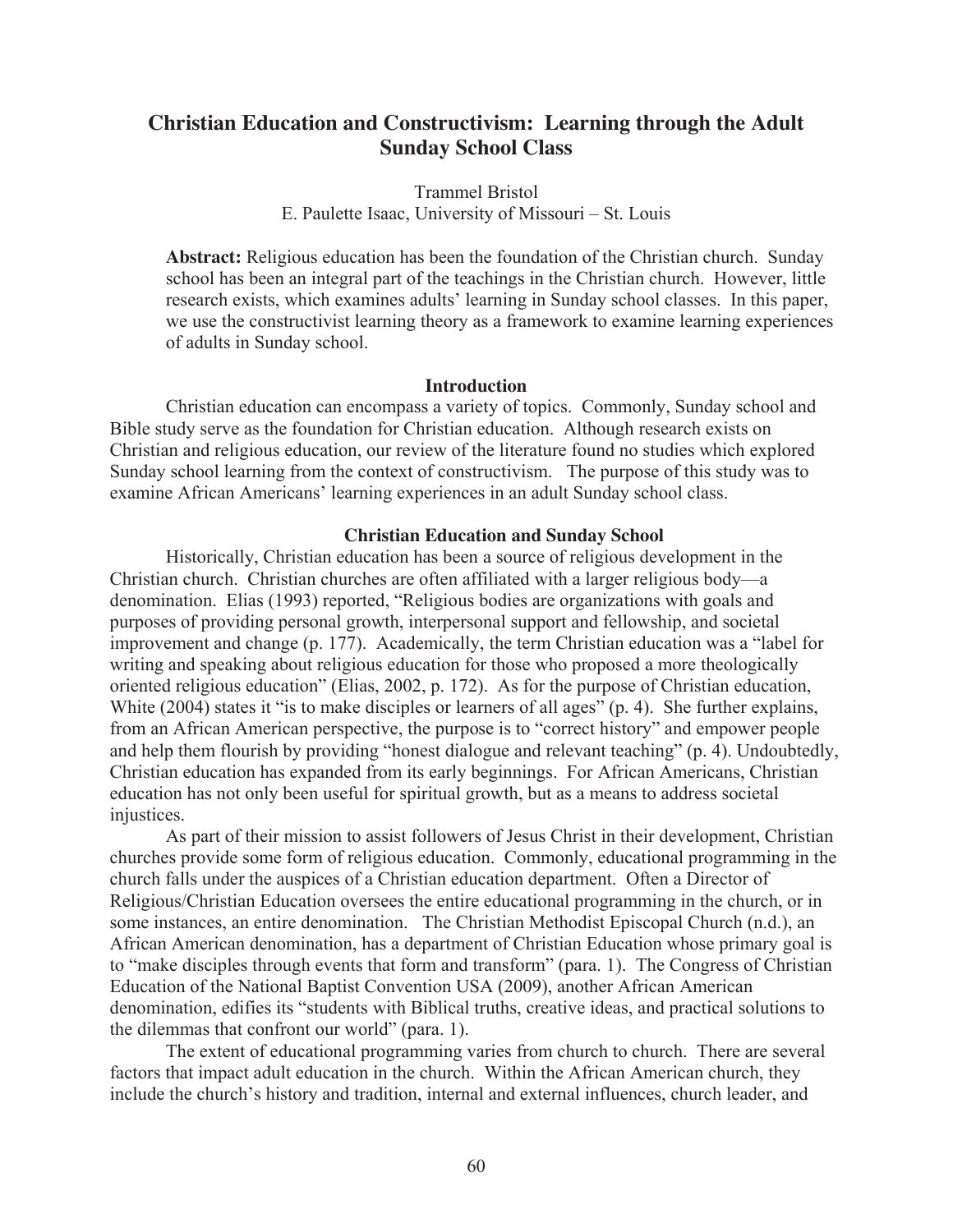resources (Isaac, 2002). By nature, the church is a conservator of existing values (Lincoln, 1999). Thus, the values that a church places on its religious beliefs can deter a church from providing "secular" education (i.e., financial management). Societal issues confronting members or a community, such as AIDS, may result in a church providing health education. Lincoln and Mamiya (1990) found that better-educated pastors had the most innovative and creative ministries and were more resourceful. A church's resources can determine the number and type of learning opportunities available to members and the community. Isaac (1999) examined three African American Baptist churches in Atlanta, Georgia, whose membership ranged from 1,200 to over 9,000. She found that combined they offered almost 300 courses, workshops, and seminars in one calendar year. Interestingly, all three pastors were seminary trained and two of them held terminal degrees. Stark contrasts exist among churches' educational programming. However, one common educational thread is Sunday school.

Most, if not all, Christian churches offer some form of Sunday school. Sunday schools were first organized in London in 1780 (Watkins, 1978) and began as a way to educate children and the poor and provide religious and moral instruction. According to Palmer (1880), the early Sunday school had several purposes including serving as a "medium for the spread of the biblical instruction" (p. 45), and bringing "the clergy and laity together," and creating an interest in the "latter in church work" (p. 48). It was believed that knowledge of the Bible, would teach people "the duty required of them as social, rational and accountable beings" (The Origin, n.d., para. 7). Sunday schools became the most generally accepted means for teaching Christian principles to the young (Watkins). Today, of course, both children and adults participate in Sunday school. Sunday school is a place where people can network and meet new friends, gain a sense of belonging, and grow in their spiritual journey.

## **Adult Learning and Constructivism**

According to Merriam, Caffarella, and Baumgartner (2006), adult education is comprised of various types of educational activities which enrich the lives of its learners. These activities can include formal as well as informal learning programs (Kim, Hagedorn, Williamson & Chapman, 2004). The type of learning one chooses to pursue depends on his or her own needs and/or motivations. For instance, some people participate in adult education for the sake of learning. On the other hand, an employer can require its employees to take a management training program prior to advancing into management. Ironically, work-related learning has become more significant due to the numerous changes in technology and the marketplace (Merriam & Clark, 2006). Therefore, "adult education both reflects and responds to the forces prevalent in the sociocultural context" (Merriam & Caffarella, 1999, p. 23).

While there are numerous theories which explain how adults learn, for purposes of this discussion, we explore learning from the context of constructivism. Constructivism, according to Taylor (2006), has developed from the work of Kelly (1955), Paiget (1954), and Vygotsky (1978). The framework asserts that learners construct meaning or knowledge based on their interaction with and reaction to life's experiences (Taylor, 2006). As a result, knowledge is something that is constructed based on one's prior experiences and the new learning becomes filtered through his/her perceptions. In the teacher-student exchange, the instructor and student are encouraged to participate in "an active dialog (i.e., socratic learning)" (Kearsley, 2009, para 2). Furthermore, the "instructor is to translate information to be learned into a format appropriate to the learner's current state of understanding." In addition, curriculum "should be organized in a spiral manner" so students "continually build upon what they have already learned" (para. 2). In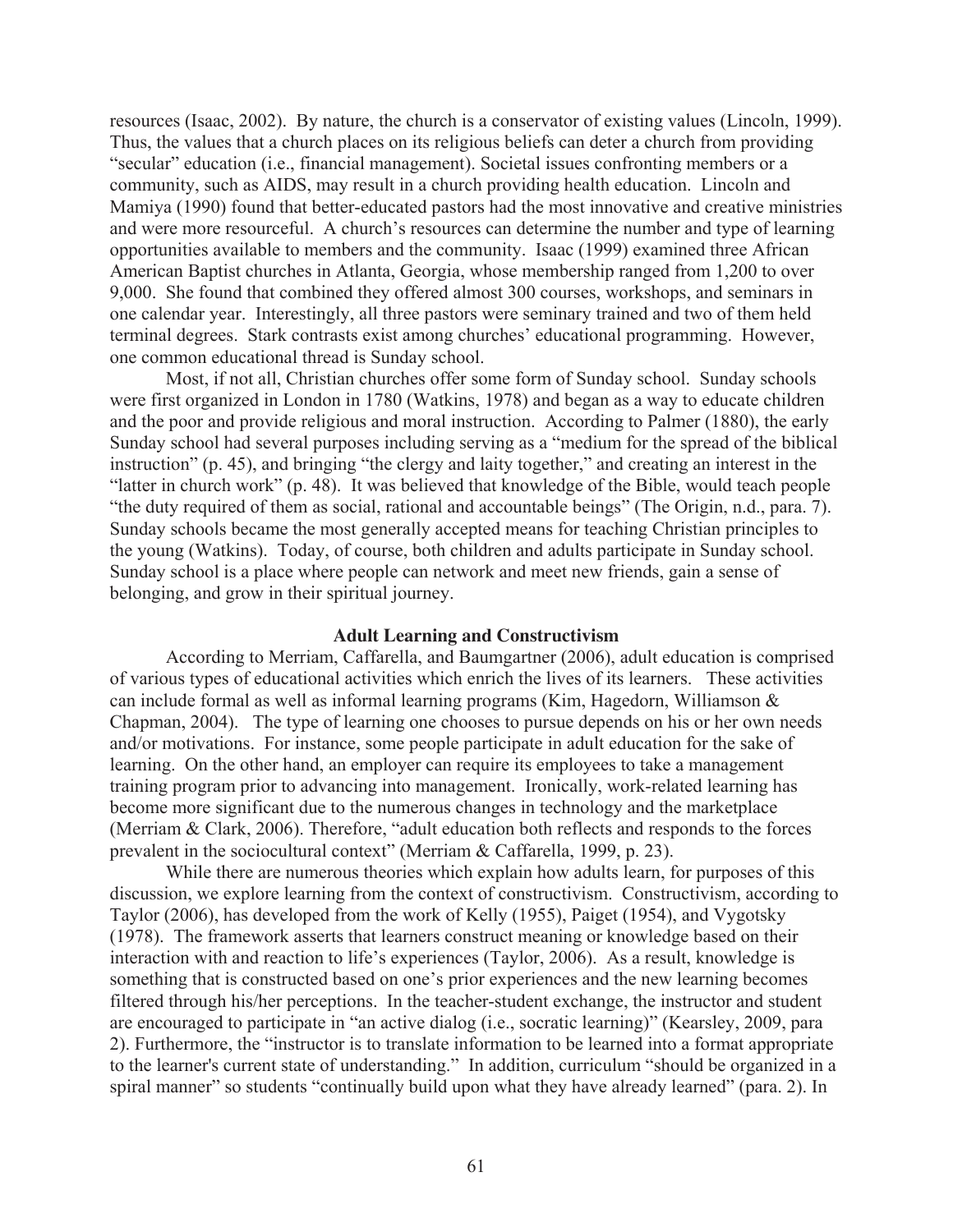order to best understand the constructivist framework, we utilize Hein's (1991) interpretation of the constructivist learning theory; below, we outline several guiding principles.

First, learning is an active process and requires the learner to use sensory input to construct meaning. Second, learning is a social activity and is associated with our connection with others (especially the individuals with whom we interact). Learning "in connection with others [is] good practice" (Merriam & Clark, 2006, p. 42). The dialogue that transpires in a community of learners facilitates learning. Learning in connection with others can be profound and enable learners to engage in rational discourse and gain confidence in their belief system (Merriam & Clark).

Third, learning is not instantaneous and requires a learner to reflect upon the material. This reflection occurs through exposure and meditation upon the material. According to Merriam and Clark (2006) reflection is the process we use to make sense of the world in which we experience life. "Reflection is fundamental to learning—without it we would simply be bombarded by random experiences and unable to make sense of any of them" (p. 39). Reflection then is a cognitive process which requires individuals to examine their beliefs and responses and integrate the new learning or understanding into their knowledge or experience.

Fourth, the learner must be motivated to learn and must be self-directed. Self- directed learning (SDL) has been noted as a cornerstone of adult education; Caffarella (as cited in Taylor, 2006) stated that SDL is "critical to survival and prosperity in a world of continuous personal, community, and societal changes" (p. 197). SDL therefore, is a process where learners assume primary responsibility for how they learn the material and incorporate it into their knowledge base. Taylor suggested that SDL includes learning pursuits which can be isolated or independent such as investigating a historical event. SDL can also include programmed instruction or correspondence classes with "a more formal approach, given that learning objectives and perhaps a structured learning plan would have been provided (p. 197). Nevertheless, learners control what they learn, when they learn, and how they learn. Lastly, learning occurs in context; learners incorporate and relate material to what they know and what they have previously learned.

#### **Methodology and Findings**

The purpose of this research was to examine adults' learning experiences. More specifically, we wanted to explore adults' learning through Sunday school. Using convenience sampling, one-onone interviews were conducted with two men and two women regarding their learning experience in their respective Sunday school class. The participants where from three different Sunday school classes at two predominantly African American churches. Participants ranged in age from 40 to 70. Three of the study participants are married. One has a bachelor's degree and two have some college. Two are retired and another works full time. Each of the participants' Sunday school classes used a book that consists of weekly lessons. A different topic is examined each week.

Both churches were located within large metropolitan areas. Linconia Tabernacle Christian Center was established in 1936 to serve a mainly suburban community of African American professionals. Today there are approximately 250 members and several Sunday school classes are held each week. The pastor, Bishop White, holds a master's degree. Prior to becoming a full-time pastor he worked in social services. Unlike Linconia, New Mt. Zion Missionary Baptist Church has a small congregation of about 40 people. It was established in 1890 and its current building at one time served as the only school in which African Americans in the city could attend. Mt. Zion only has one Sunday school class which is attended by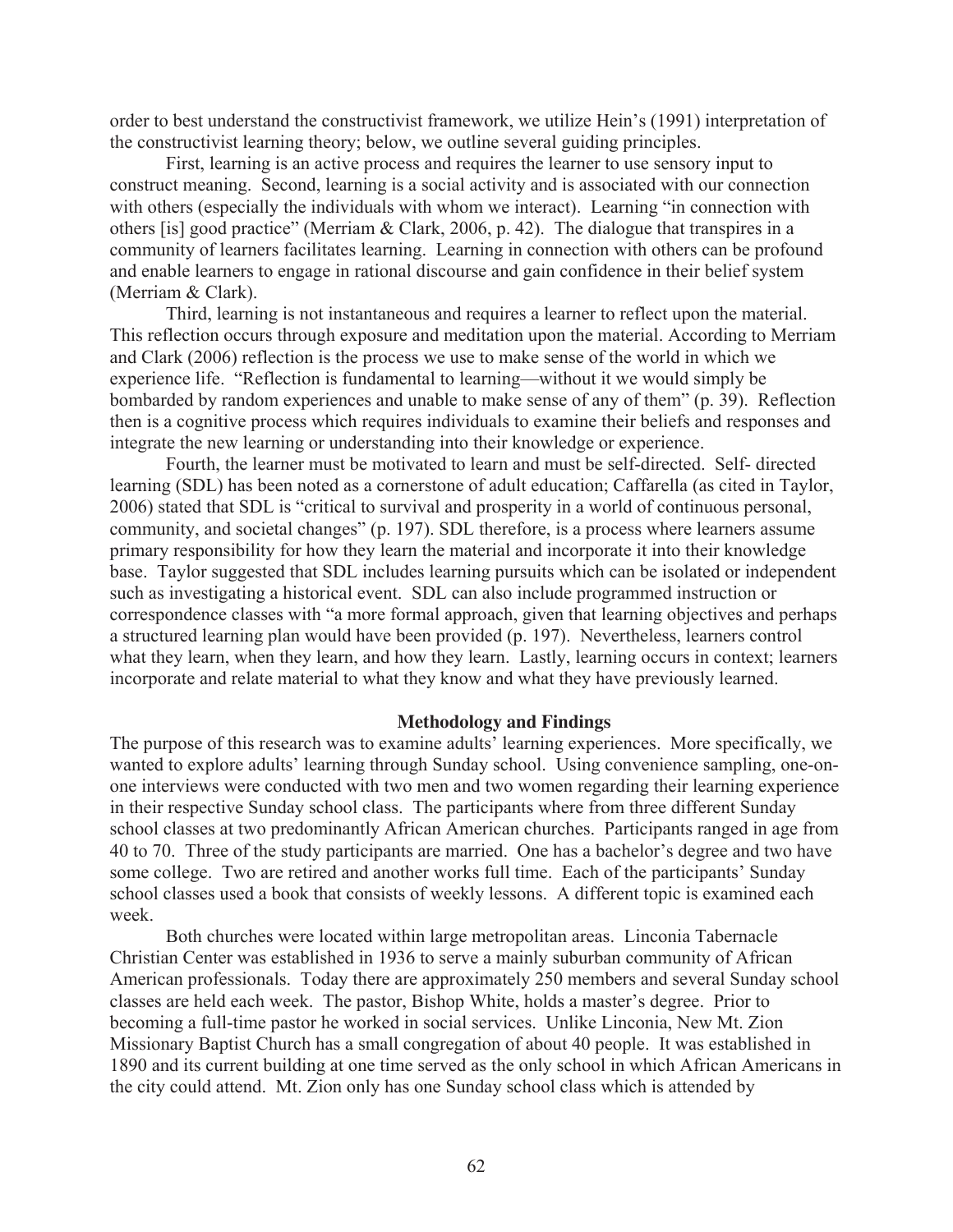approximately 15 people. Rev. Robinson has been pastor of the church for approximately five years and has a Ph.D. He served as a department chairperson at a university.

Using thematic analysis, several themes emerged which explained adults' learning; however, due to space limitations we will only discuss two of them—social interaction and selfdirection. The themes are reflective of "individual and connected learning" (see Figure 1) among the participants. In addition, learning is cyclical. Self-direction lends itself to social interaction and vice versa. While in Sunday school, they learn from the instructor and other class members. However, they also engage in individual learning, self-directed learning, in preparation for class. Each participant reported that their instructor used a combination of instructional techniques including discussion and lecture.



Figure 1 Sunday School Learning

## *Social Interaction*

All four participants discussed the significance of classroom discussion to enhance their knowledge of the Sunday school lesson. Based on the books used in the three Sunday school classes, a premise is to have the learner read the material on his or her own and complete the related questions. Each participant reportedly, came prepared to discuss the material and dialogue with the instructor and other learners in their classroom. Annie stated, "I favor discussion because you get more input that way." John, who has been attending Sunday school for 20 years, indicated his instructor "leaves the door open for you to come in to ask various questions that . . . you feel relates to you at that set time."

## *Self-direction*

Participants indicated they reflected on the upcoming Sunday school lesson throughout the week. They used their Sunday school book to guide them in their reflection upon the material. For example, Mary, an unemployed medical records clerk, indicated that she read the recommended daily scripture and sometimes she read the lesson as well. John, who attends the same class as Mary, also indicated he reads and reflects on the daily scripture. Like Mary and John, David, a full-time employee, takes time daily to reflect upon the Sunday school material, but reviews it more thoroughly on Saturday.

## **Discussion and Conclusion**

 Christian education in the church allows participants to grow in their spiritual walk. In the African American church, it can also serve to correct history. As a component of Christian education, Sunday school is by one of many vehicles for transferring Christian principles (Watkins, 1978). The two churches in the study epitomize how diverse Christian education programming can be in a church. One church only offered one Sunday school class, while the other provided several classes.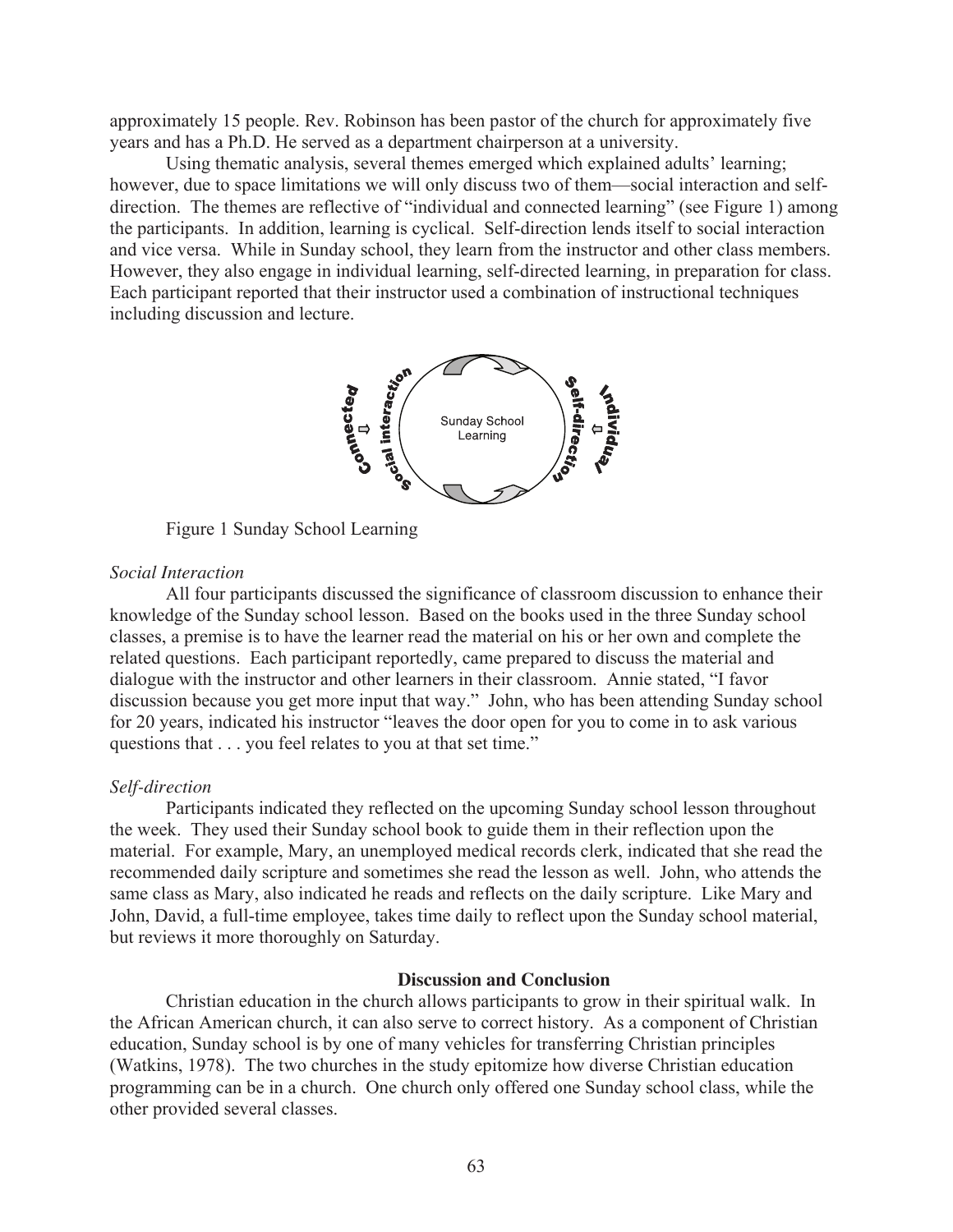In many instances, adults who participate in Sunday school have some knowledge of the Bible and Christian beliefs. Such was the case of the participants in the current study. However, most attend Sunday school to deepen their biblical comprehension and grow in their Christian walk. According to Hein (1991) new knowledge cannot be assimilated "without having some structure developed from previous knowledge to build on" (para 16). This was manifested by John who stated, "Sunday school opens the Bible a lot more to me; it allows me to understand it a little bit more." John has been attending Sunday school for over 20 years, so there is the inherent assumption that he has some knowledge of the Bible. The findings support the notion that learning through a Sunday school class is a social activity and is associated with our connection with others. Discussion, as an instructional technique, "encourages active, participatory learning" (Brookfield, 2004, p. 212). Although the participants were self-directed during the week, on Sunday they enhanced their knowledge because of their interaction with others in class. Clearly, these participants valued Sunday school as a means to strengthen their Christian faith; they appeared to be motivated to learn in order to become more knowledgeable of the bible. Learning was not instantaneous, as the learners reflected upon the material throughout the week. This reflection occurs through continued exposure and meditation upon the material. According to Hein (1991), their reflection makes them active learners. The study results also demonstrate that learning occurs in context. The participants incorporated and related the Sunday school material to their Christian beliefs. Thus, their participation in the class not only encouraged them to reflect upon the material, but also build upon their previous knowledge.

This research is significant for researchers and practitioners. There is a lack of adult education research that has been conducted within the African American church. And, as Isaac (2005) points out, adult educators often overlook the impact that the African American church has on adult learning and adult education in general. The research findings broaden our knowledge relative to informal learning contexts. The findings highlight the significance of constructivist learning for these adult learners. Social interaction and self-direction was paramount for these learners to be able to incorporate the material in their daily lives. Discussion is an important instructional technique. For the participants in this study, it enabled them to further enhance their biblical knowledge. Studies on the use of discussion and dialogue in the Sunday school class can broaden our knowledge on instructional techniques. Future studies could examine the application of other learning theories in Sunday school and other Christian education classes. Additionally, the learners valued an instructor who was well-prepared and could answer their lingering questions. Therefore, adult educators need to consider their role in the learning process as facilitators and how they can enhance and promote adults' learning.

## **References**

- Brookfield, S. D. (2004). Discussion. In M. W. Galbraith (Ed.), *Adult learning methods: A guide to effective instruction* (3rd ed.). Malabar, FL: Krieger.
- Christian Methodist Episcopal Church (n.d.). *Department of Christian education*. Retrieved September 10, 2008, from http://www.deptchred.com/
- Elias, J. L. (1993). *The foundations and practice of adult religious education*. Bronx, NY: Fordham University.
- Elias, J. C. (2002). *A history of Christian education: Protestant, Catholic, and Orthodox perspectives*. Malabar, FL: Krieger.
- Elmer, D. G. (1989). *Revisioning the DRE*. Birmingham, AL: Religious Education Press.
- Hein, G. (1991). *Constructivist learning theory: The Museum and the needs of people*. Paper presented at the International Committee of Museum Educators Conference. Retrieved